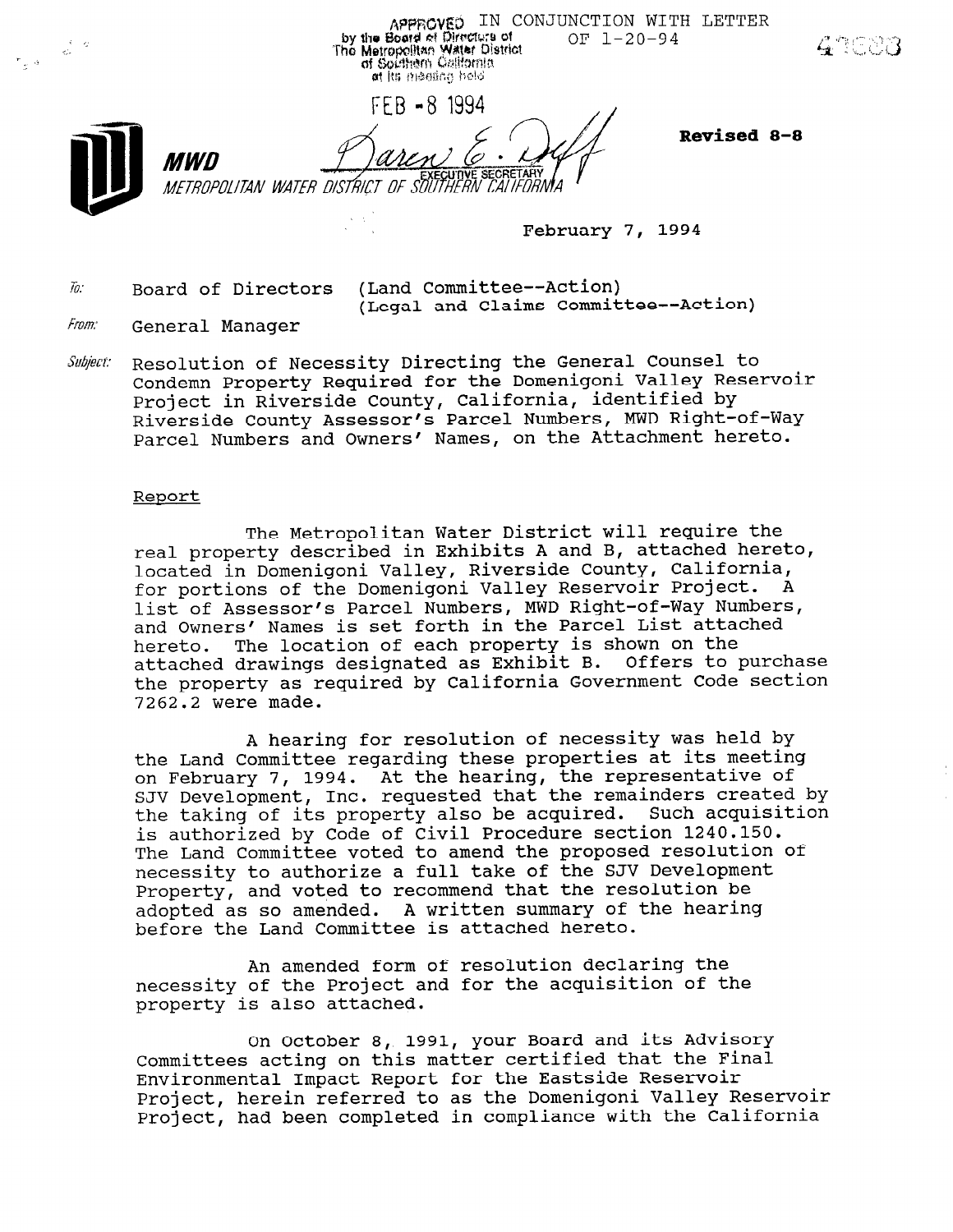Environmental Quality Act (CEQA) and the State Guidelines, and that it had reviewed and considered the information contained in that document. On April 13, 1993, your Board adopted Addendum No. 1 to the Final Environmental Impact Report and determined that the alignment of Relocated Newport Road will not have a significant impact on the environment. Your action on the subject resolution is therefore in compliance with CEQA. No further environmental documentation or review is necessary for your Board to act on this request.

#### Board Committee Assiqnments

This letter is referred for action to:

The Land Committee because of its authority (1) to advise, study, and make recommendations with regard to the initiation of condemnation proceedings under Administrative Code section 2451(g); and (2) to hold the hearing and make the recommendation required by Code of Civil Procedure section 1245.135(c) concerning adoption by the Board of a resolution of necessity to acquire property under Administrative Code section 8225; and

The Legal and Claims Committee because of its authority to advise, study, and make recommendations with regard to litigation brought by the District under Administrative Code section 2461(a).

Recommendation

LAND AND LEGAL AND CLAIMS COMMITTEES FOR ACTION.

It is recommended that the Board of Directors, by a two thirds vote, adopt the attached resolution declaring the necessity for the project and for the property described in Exhibits A and B, attached thereto, and directing the General Counsel to commence condemnation proceedings in Riverside County to acquire the property.

JV: ks JV:KS<br>KARSCH\JVBOARD\R<br>7 + t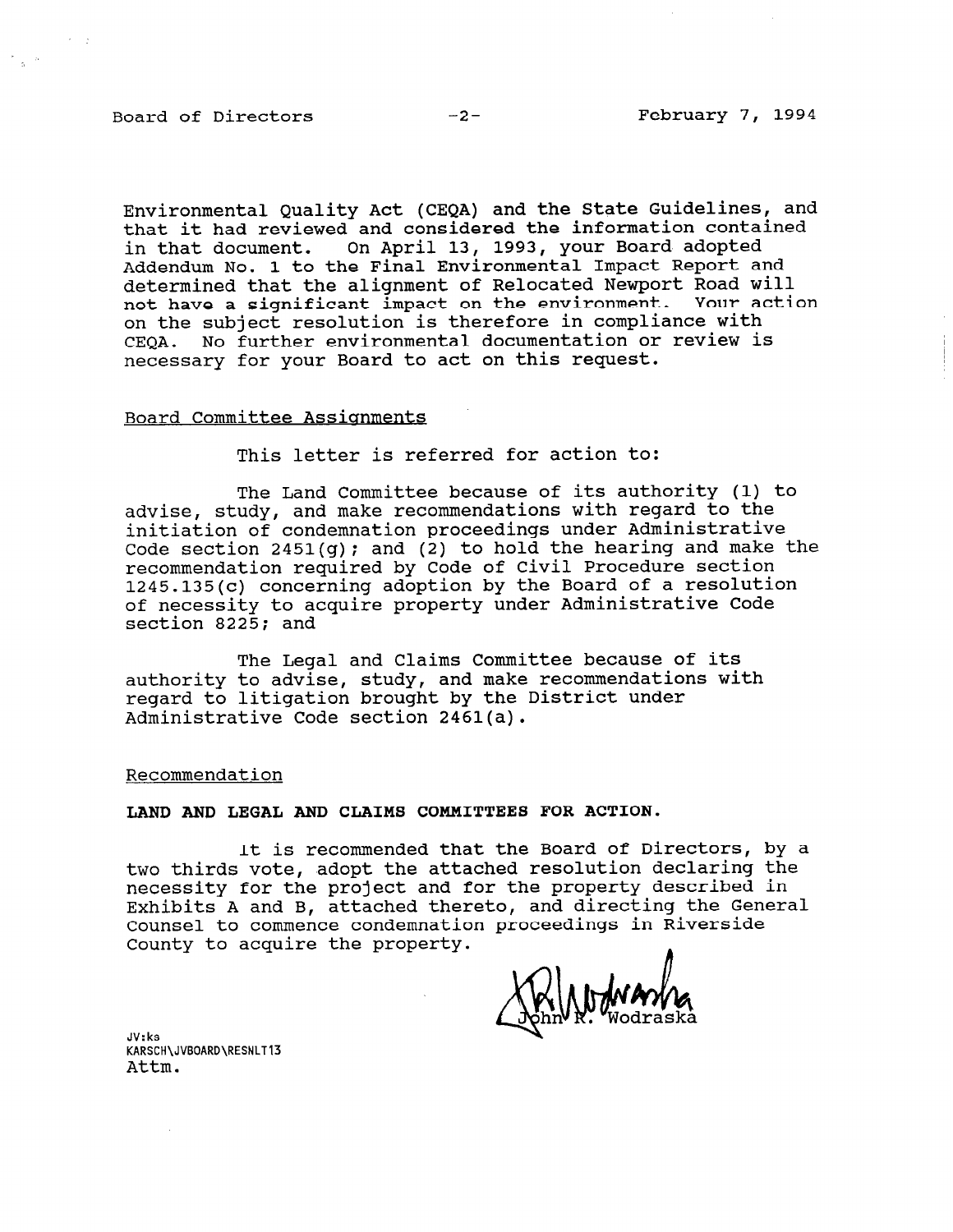# 40009

 $\sim$ 

 $\sim 10^{-1}$ 

1990).<br>19

 $\sim$ 

# ATTACHMENT

| ASSESSOR'S<br>PARCEL NO.         | MWD PARCEL NO.                                                 | OWNER'S NAMES                   |
|----------------------------------|----------------------------------------------------------------|---------------------------------|
| 465-180-002                      | $144 - 1 - 649$ ,<br>$144 - 1 - 649.1$<br>$144 - 1 - 649$ PEA1 | Bruce L. and<br>Shirley H. Odou |
| $465 - 140 - 010$<br>465-140-011 | $144 - 1 - 619$                                                | SJV Development,<br>Inc.        |

karsch\jvboard\resnlt.13

 $\mathcal{L}(\mathcal{A})$  and  $\mathcal{L}(\mathcal{A})$ 

 $\label{eq:2} \begin{pmatrix} 1 & 1 \\ 1 & 2 \end{pmatrix}$   $\begin{pmatrix} 1 & 1 \\ 1 & 2 \end{pmatrix}$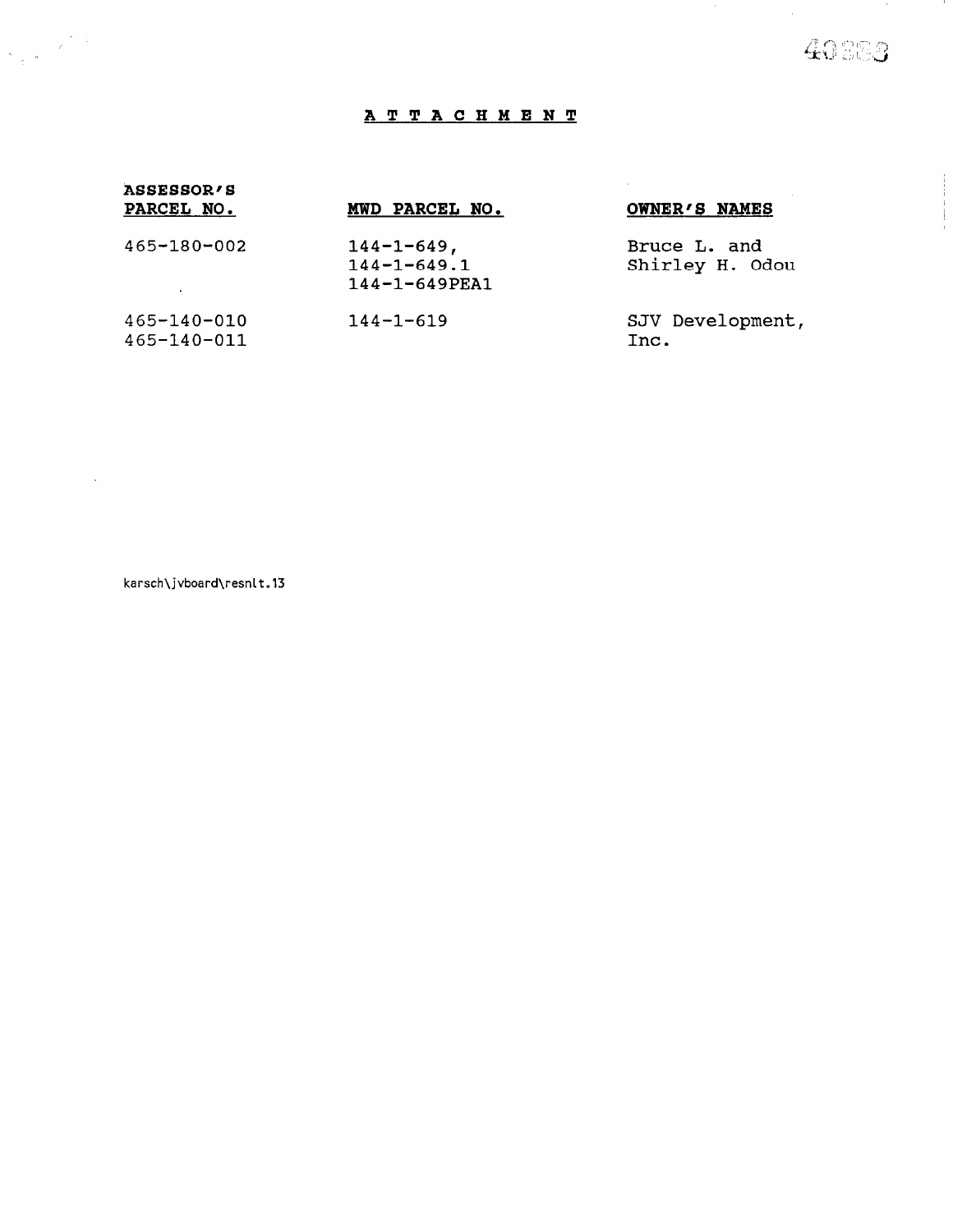### SUMMARY OF FEBRUARY 7, 1994, HEARING AND RECOMMENDATION OF THE LAND COMMITTEE REGARDING WHETHER THE BOARD OF DIRECTORS SHOULD ADOPT A RESOLUTION OF NECESSITY TO CONDEMN CERTAIN PROPERTY FOR THE DOMENIGONI VALLEY RESERVOIR PROJECT

On February 7, 1994, at the offices of The Metropolitan Water District of Southern California, a hearing was held by the Land Committee of Metropolitan's Board of Directors. Land Committee Vice Chairman Doude Wysbeek presided. A quorum of the Committee was present.

Vice Chairman Wysbeek requested that Deputy General Counsel Joseph Vanderhorst present the matter to the Committee. Mr. Vanderhorst advised the Committee that the eminent domain law makes adoption of a resolution of necessity a prerequisite to the filing of an action to condemn property. The hearing is on the issues of the necessity for the project, whether the project is planned or located in the manner most compatible with the greatest public: good and least private injury, and whether the property is necessary for the project. Prior to consideration of a resolution of necessity, the property owner must be given an opportunity to be heard. Metropolitan's Board of Directors has designated the Land Committee as the body to hold such hearings.

Notice of the hearing was served on the property owners, and representatives of each owner were present at the Committee hearing.

Mr. Vanderhorst requested that Dennis Majors make a presentation of the project and the need for the properties involved. Mr. Major explained that the Eastside Reservoir project would cause the inundation of the existing Newport Road, which crosses both the East and West Dams. Newport Road must be relocated before dam construction can commence. The must be refocated before dam construction can commence. The properties of the properties at issue in the hearing. The property owned by the Odous is at issue in the hearing. The property owned by the Odous i by the roadway, as well as the Salt Creek Flood Control by the roadway, as well as the Salt Creek Flood Control Channel. The SJV Development property is crossed at a diagonal by the roadway and channel. Concurrent construction of the roadway and channel are planned to provide a source of fill material for the roadway and to ensure that the roadway meets the County's all-weather road standard.

Mr. Vanderhorst then invited the representatives of nt. vandernorst then invited the representatives or property of property of property  $\alpha$ the property owners to make any comments or presentations to<br>the Committee. Mr. George Popoff spoke on behalf of the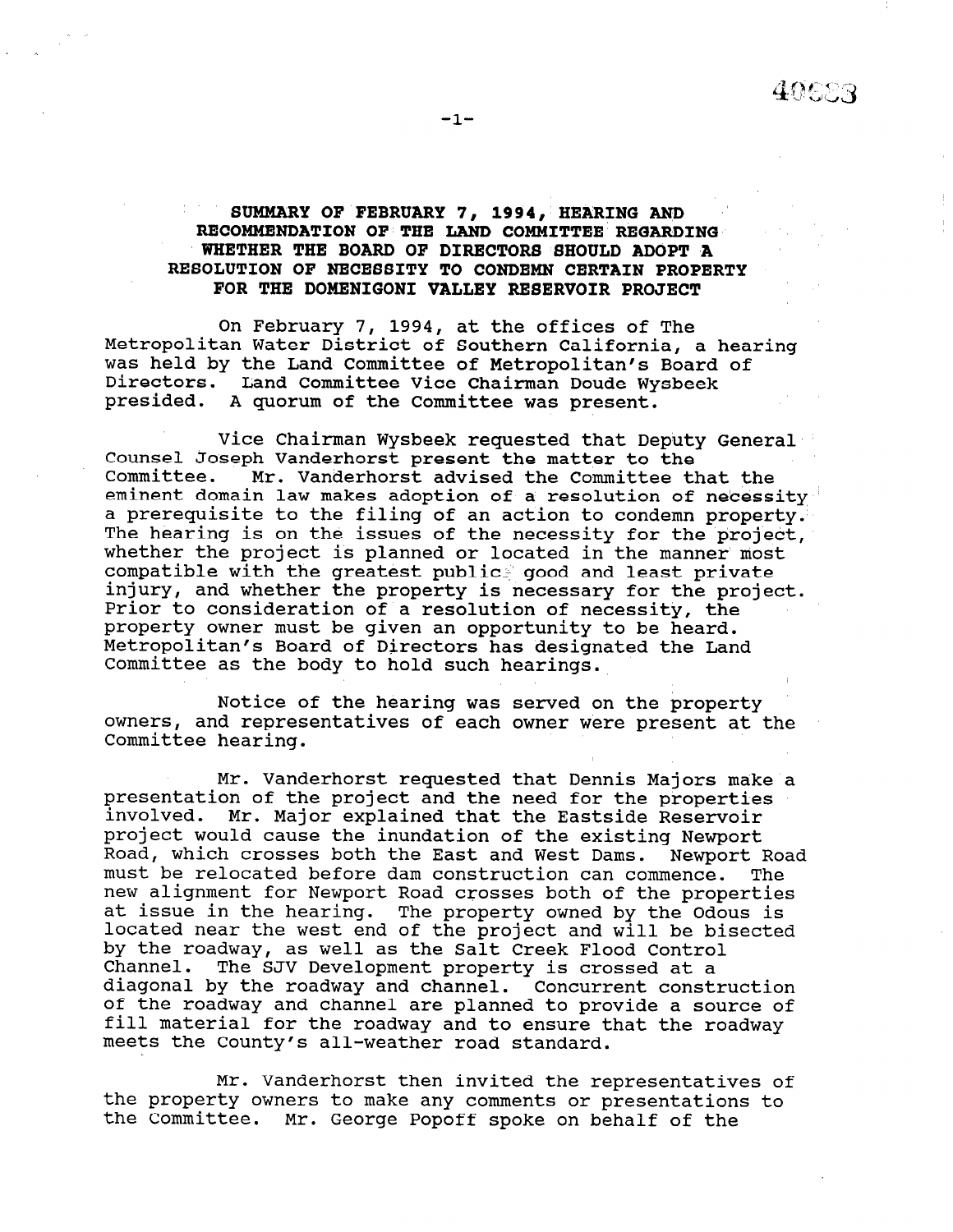Odous. He stated that they were aware of the need for the project, but found the amount of compensation offered by Metropolitan to be unacceptable. Mr. Vanderhorst responded that the issue of compensation was not an issue to be determined by the Resolution of Necessity hearing, but that it would be resolved by negotiations of the parties or by the eminent domain action.

The representative of SJV Development also stated that they were not satisfied with the amount of compensation offered. However, they were also concerned with the effect of the taking on their property. Because the roadway and channel cross the property on a diagonal, they will be left with three separate triangular remainders. They contend that these remainders will be of no use to them, and requested that staalineer wood no de in de ee diem, die beggebeed en<br>Metropolitan take their entire property. Mr. Vanderhou advised the Committee that the Eminent Domain Law authorizes an agency to acquire a remainder when the owner requests it. The 'Committee indicated it wished to discuss the monetary impacts of a taking of the entire property, and the General Counsel recommended that the discussion be held in closed session pursuant to Government Code section 54956.8.

The Committee adjourned to closed session to discuss the matter with its real estate negotiators. When the Committee resumed its open session, Mr. Vanderhorst announced that the Committee voted to recommend approval for a full take of the SJV Development property. In open session, the Committee voted unanimously to recommend that the Board of Directors adopt, by a two-thirds vote, the proposed Resolution of Necessity as amended to provide for a full take of the SJV Development property.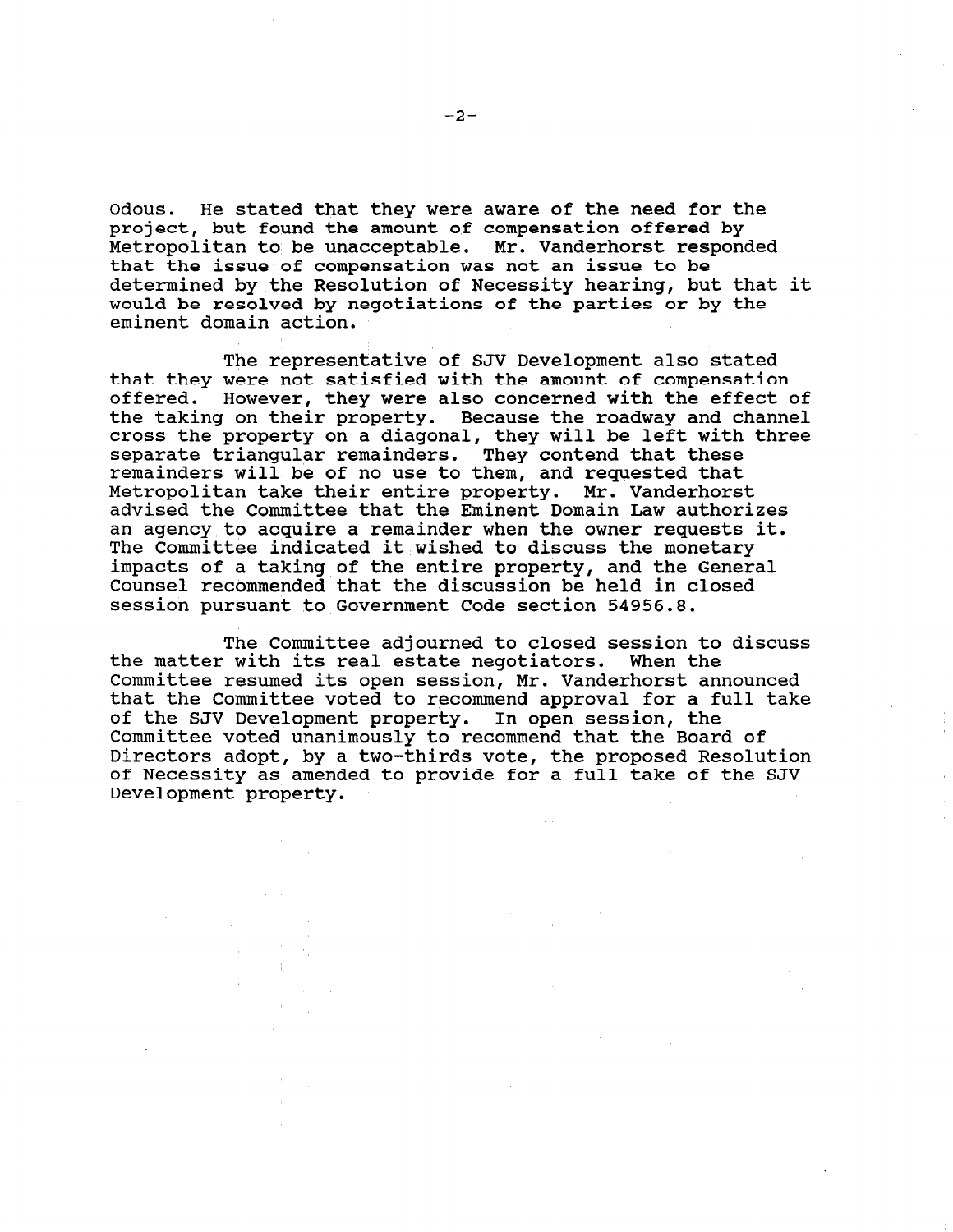STATEMENT OF GARY M. SNYDER IN SUPPORT OF RESOLUTION OF NECESSITY (DOMENIGONI VALLEY RESERVOIR PROJECT)

I, GARY M. SNYDER, declare:

1. I am chief engineer of The Metropolitan Water District of Southern California.

2. In order for Metropolitan to insure reliable delivery of water to its member public agencies for service to the public, it is necessary to construct, operate and maintain a water reservoir in Domenigoni Valley, Riverside County, California. Construction of the reservoir will result in the closure of existing roadways including Newport Road. Metropolitan will reconstruct Newport Road on an alignment north of the reservoir project.

3. The acquisition of the interests in the properties described in the proposed resolution of necessity is necessary for the construction, operation and maintenance of the Relocated Newport Road. The properties are located within Metropolitan's boundaries.

4. Metropolitan will require entry upon the properties in order to be able to commence construction of the project.

5. So that it may be assured that Metropolitan will have possession and may proceed with the work, it is necessary that the resolution be adopted in order that an action or. actions may be commenced to condemn the properties described in the proposed resolution of necessity, and a court order or orders obtained authorizing Metropolitan to take possession of the properties.

Executed in Los Angeles, on January  $35$ , 1994.

Gary

karsch\jvbard\resnlt.13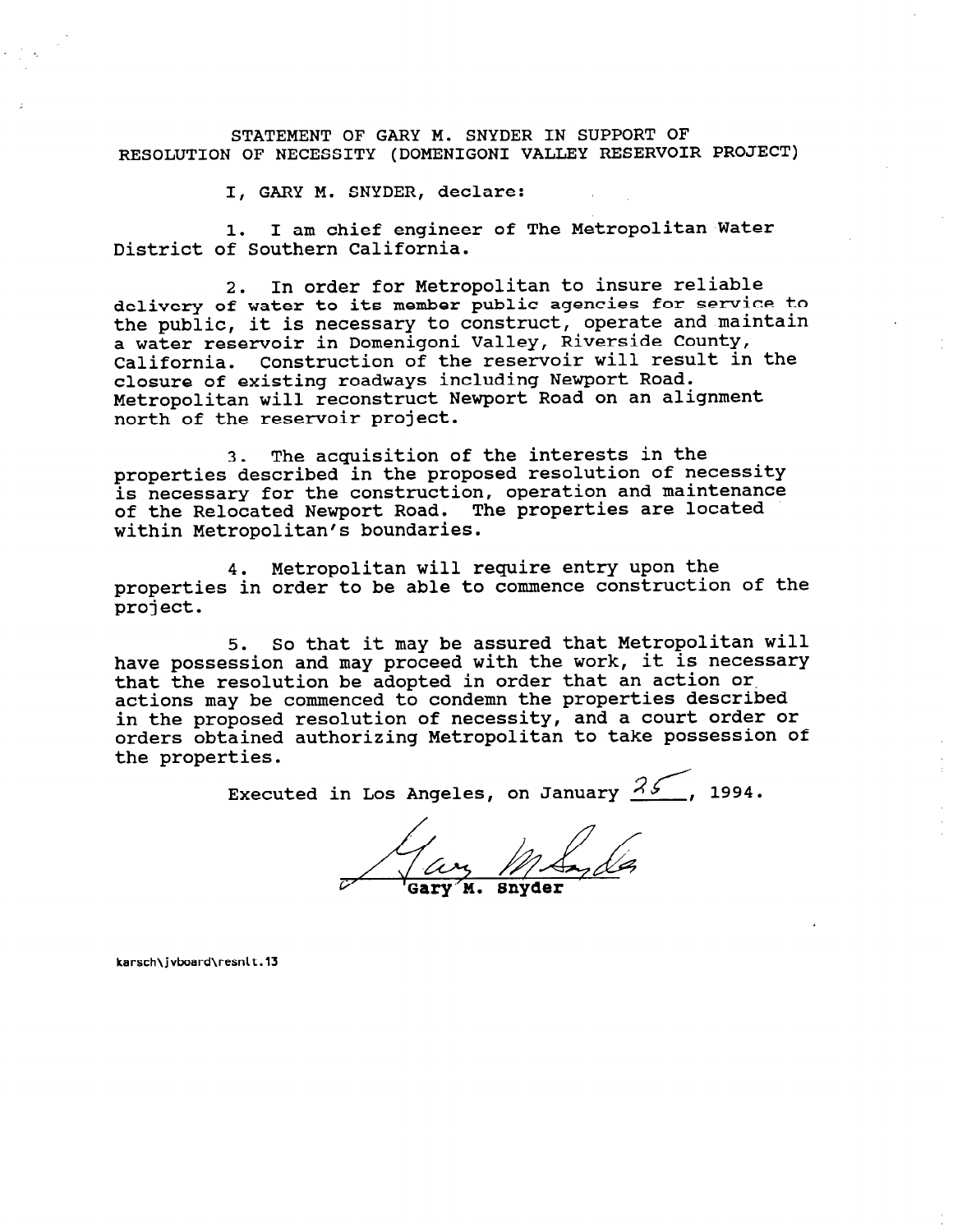### RESOLUTION NO. 8433

 $40003$ 

A RESOLUTION OF THE BOARD OF DIRECTORS OF THE METROPOLITAN WATER DISTRICT OF SOUTHERN CALIFORNIA 'DIRECTING THE CONDEMNATION OF CERTAIN PROPERTIES SITUATED IN RIVERSIDE COUNTY (DOMENIGONI VALLEY RESERVOIR PROJECT)

BE IT RESOLVED, by the Board of Directors of The Metropolitan Water District of Southern California (District):

Section 1. The District's Board finds and determines that the public interest and necessity require, for public use, the construction, operation, and maintenance of a reservoir for the storage and transportation of water, and for the relocation of Newport Road in connection with the reservoir, in the County of Riverside, California, and that 8' certain properties situated in the County of Riverside are necessary therefor.

Section 2. The properties to be acquired for the public use set forth in Section 1 hereof consist of the interests in the parcels of land described in Exhibit A attached hereto and incorporated herein by reference. The properties are located within the District's boundaries at the locations shown on Exhibit B attached hereto and incorporated herein by reference. The District's Board finds and determines that the properties are necessary for the proposed project.

Section 3. The District's Board of Directors hereby declares its intention to acquire the properties by proceedings in eminent domain as authorized by the Metropolitan Water District Act (Stats. 1969, Ch. 209, as amended).

Section 4. The proposed project is planned or located in the manner that will be most compatible with the greatest public good and the least private injury.

Section 5. The offer required by section 7267.2 of the California Government Code has been made to the owners of record of the properties.

Section 6. The District's General Counsel is hereby directed to commence proceedings in the Superior Court of California, County of Riverside, for the purpose of of california, county of kiverside, for the purpose of condemning and acquiring the properties and to take such steps as may be necessary to secure an order of court permitting the<br>District to take possession of the properties for the uses and pistrict to take possession of the properties for the use purposes nerein described. He is authorized to take such such action and steps as he deems necessary in connection with such proceedings, including the amending of the complaint to reduce the extent of the property to be acquired so as to reduce the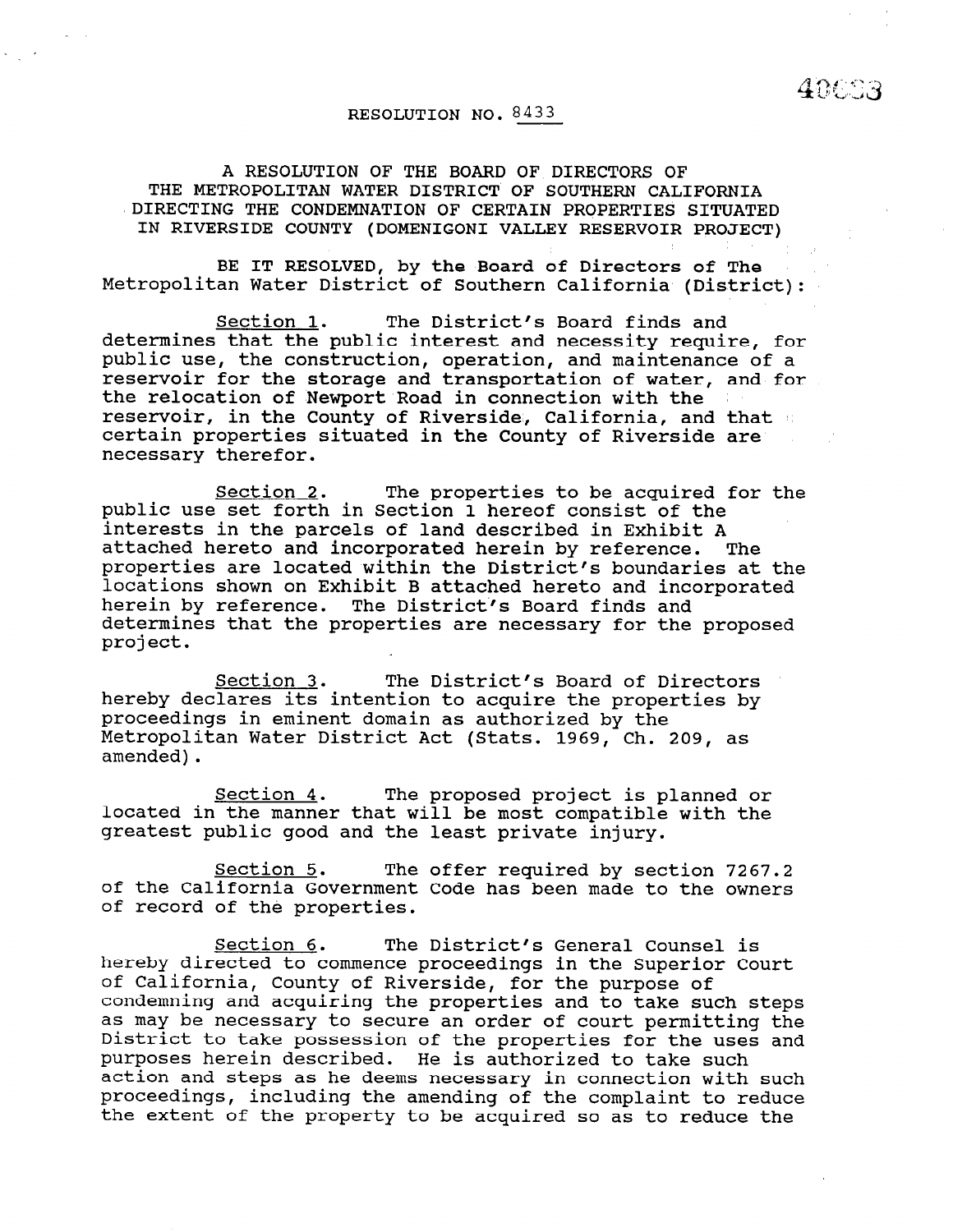compensation payable in the action where such change would not substantially impair the construction and operation of the said public works, and to incur expenses necessary and incidental to the action.

I HEREBY CERTIFY, that the foregoing resolution was adopted at the meeting of the Board of Directors of The Metropolitan Water District of Southern California held the 8th day of February, 1994, by vote of two-thirds of all its members, and I further certify that the foregoing is a full, true and correct copy of the resolution.

#### Executive Secretary The Metropolitan Water District of Southern California

karsch\jvboard\resnlt.13

 $\sim$  1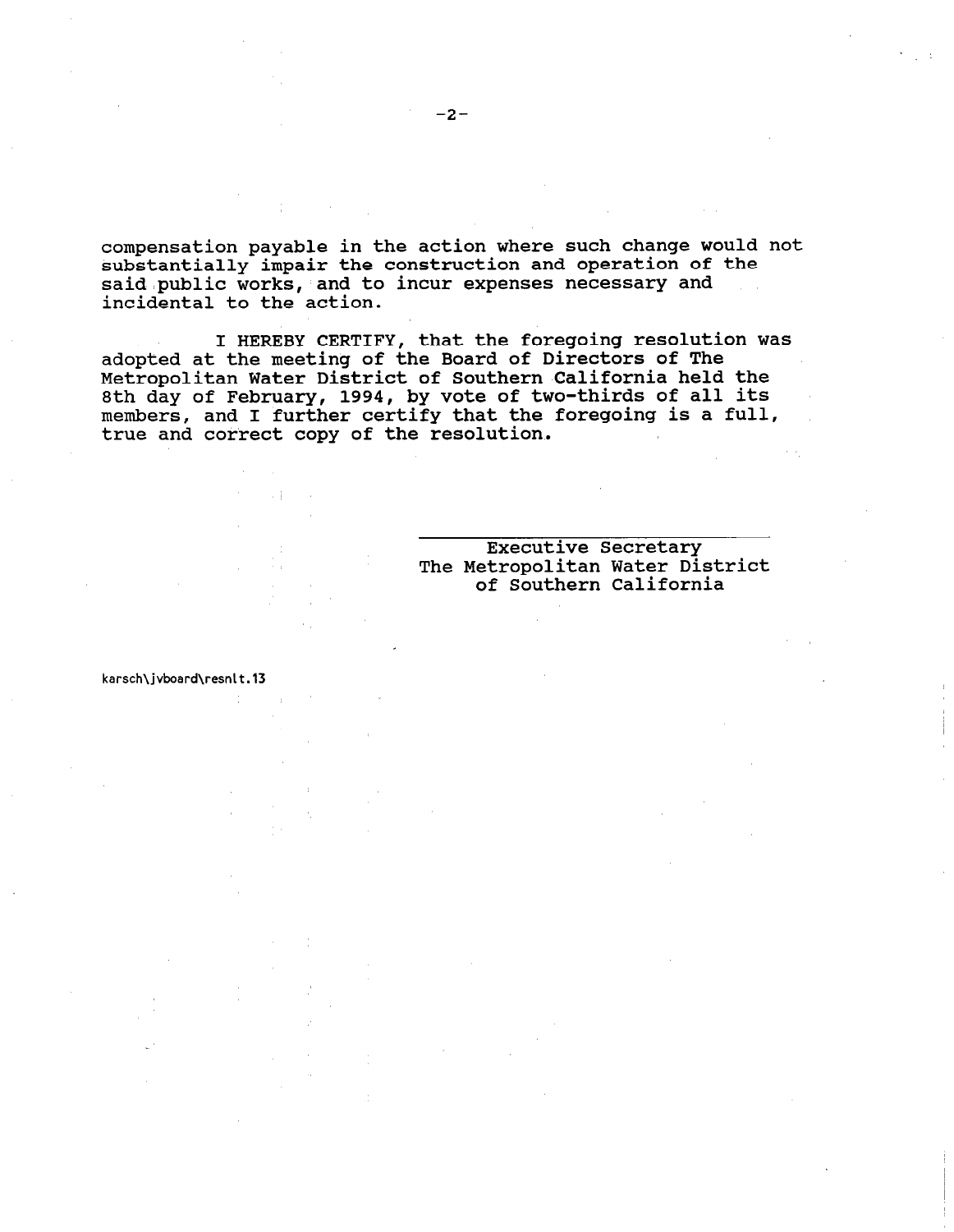40003

#### EXHIBIT A

 $144 - 1 - 649$ Bruce L. Odou & Shirley H. Odou, Trustees

That portion of the west half of the northeast quarter of Section 34, Township 5 South, Range 2 West, San Bernardi Meridian, in the County of Riverside, State of Califor lying northerly of the following described line:

Commencing at the west quarter corner of said'section 34, said corner being marked by a 2" diameter iron pipe, 3" below the surface, tagged L.S. 2001; thence N OO" 20' 36" E 1045.27 feet along the westerly line of said Section to the TRUE POINT OF BEGINNING of said described line; thence leaving said westerly line S 89° 39' 24" E 50.00 feet; thence N 45° 20' 36" E 301.23 feet; thence S 89° 39' 24" E 337.00 feet; thence S 00° 20' 36" W 30.00 feet; thence S 89° 39' 24" E 300.00 feet: thence N 00° 20' 36" E 30.00 feet; thence S 89° 39' 24" E 850.00 feet; thence S OO" 20' 36" W 20.00 feet; thence S 89° 39' 24" E 650.00 feet; thence S 00° 20' 36" W 40.00 feet; thence S 89° 39' 24" E 241.88 feet; thence N 00° 03' 57" E 30.00 feet; thence S 89° 39' 24" E 308.27 feet; thence S 00° 20' 36" W 30.00 feet; thence S 89° 39' 24" E 1464.56 feet; thence easterly 335.44 feet along'the arc of a tangent curve, concave northerly, having a radius of 2547 feet; thence leaving said curve on a radial line N 07° 12' 09" W 30.00 feet to the beginning of a non-tangent curve, concentric with the last mentioned curve, to which a radial line bears S 07° 12' 09" E; thence easterly 605.50 feet along the arc of said non-tangent curve, concave northerly, having a radius of 2517 feet, to a point on the easterly line of said Section 34, said point being distant southerly along said easterly line S OO" 18' 06" E 1321.75 feet from the northeast corner of said Section 34, said corner marked by a 3/4" diameter iron pipe, 21" below the surface, with illegible tag.

EXCEPTING therefrom that portion lying northerly of the following described line:

Commencing at the west quarter corner of said Section 34; thence N OO" 20' 36" E 1695.27 feet along said westerly line of said Section 34 to the TRUE POINT OF BEGINNING; thence leaving said westerly line S 89° 39' 24" E 50.00 feet; thence

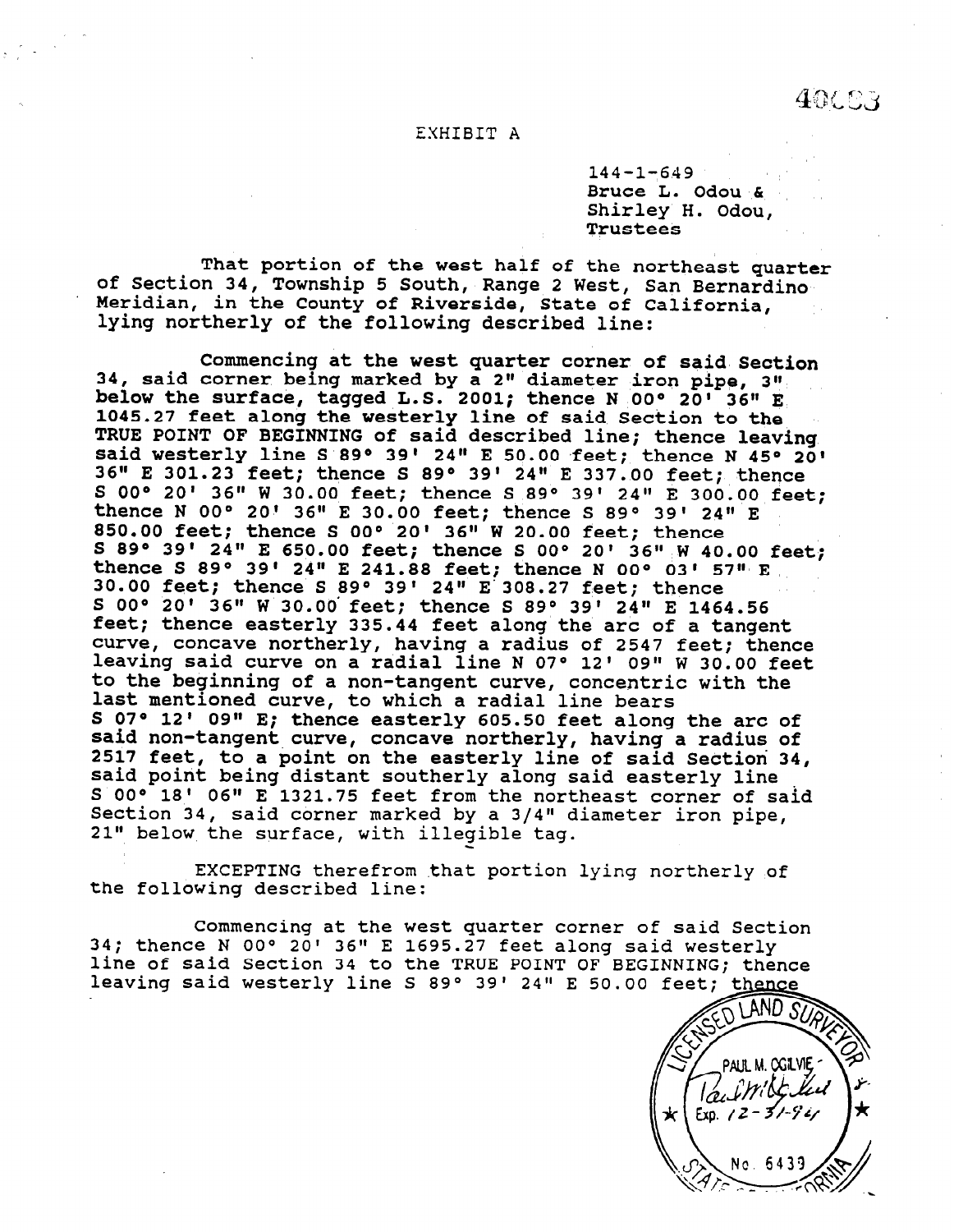$144 - 1 - 649$  2 Bruce L Odou & Shirley H. Odou, Trustees

S 44° 39' 24" E 343.66 feet; thence S 89° 39' 24" E 507.00 feet; thence N 00° 20' 36" E 20.00 feet; thence S 89° 39' 24" E 300.00 feet; thence S OO" 20' 36" W 30.00 feet; thence S 89° 39' 24" E 1665.69 feet; thence N 00° 03' 57" E 30.00 feet; thence S 89° 39' 24" E 234.45 feet; thence S 00° 20' 36" W 30.00 feet; thence S 89° 39' 24" E 1414.56 feet; thence N 00° 20' 36" E 30.00 to the beginning of a nontangent curve to which a radial line bears S 00° 20' 36" W; thence easterly 285.44 feet along the arc of said non-tangent curve, concave northerly, having a radius of 2273 feet; thence leaving said curve on the prolongation of a radial line S 06° 51' 06" E 30.00 feet to the beginning of a non-tangent curve, concentric with the last mentioned curve, to which a radial line bears S 06° 51' 06" E; thence easterly 630.25 feet along the arc of said non-tangent curve, concave northerly, having a radius of 2303 feet; thence leaving said curve N 22 $\degree$  31' 54" W 30.00 feet on a radial line; thence N 68° 28' 58" E 31.24 feet to a point on the easterly line of said Section 34, said point being distant southerly along said easterly line S 00° 18' 06" E 1059.75 feet from the northeast corner of said Section 34.

Containing 7.429 acres, more or less.

,



#### PMO\NPTRD\1441649 .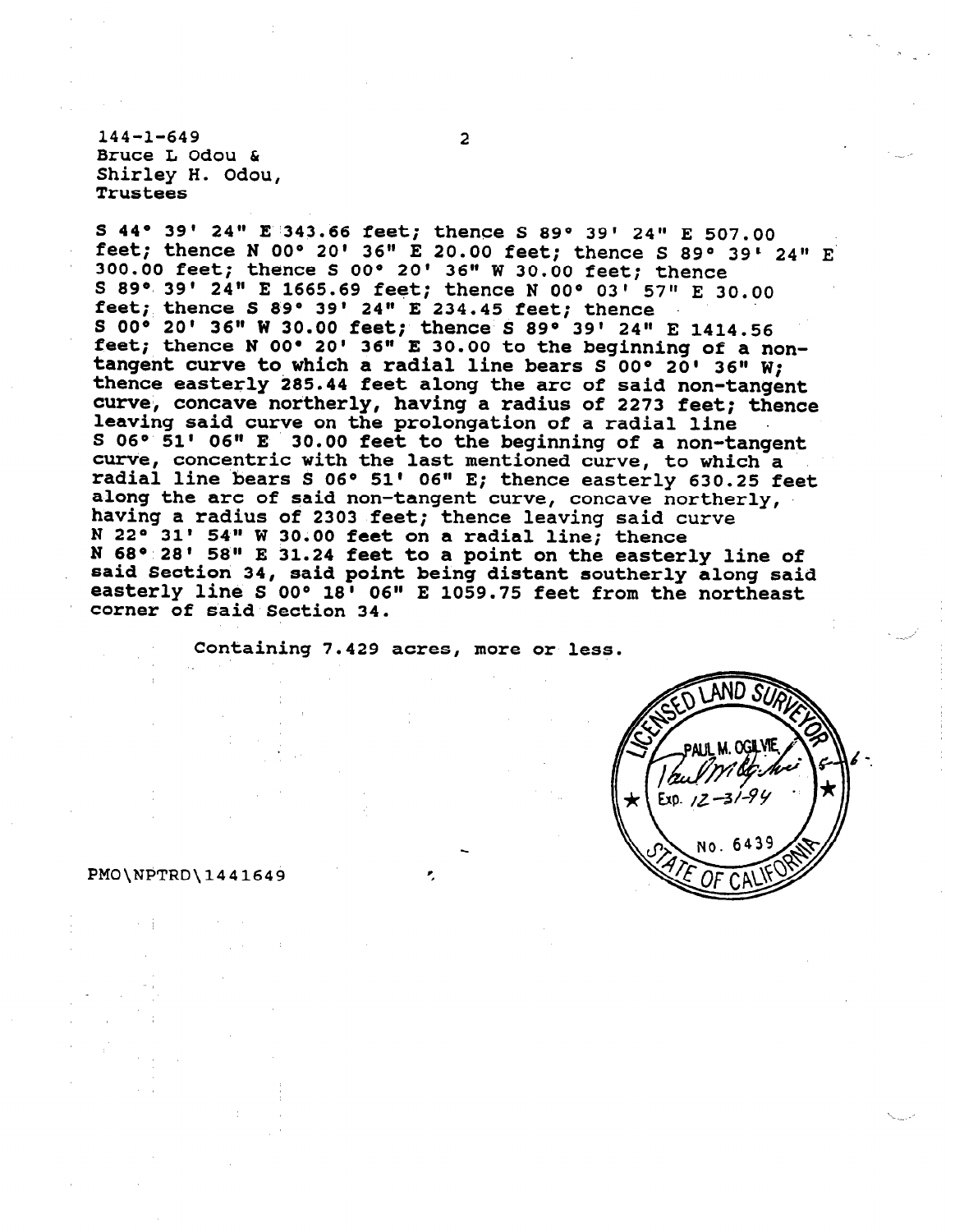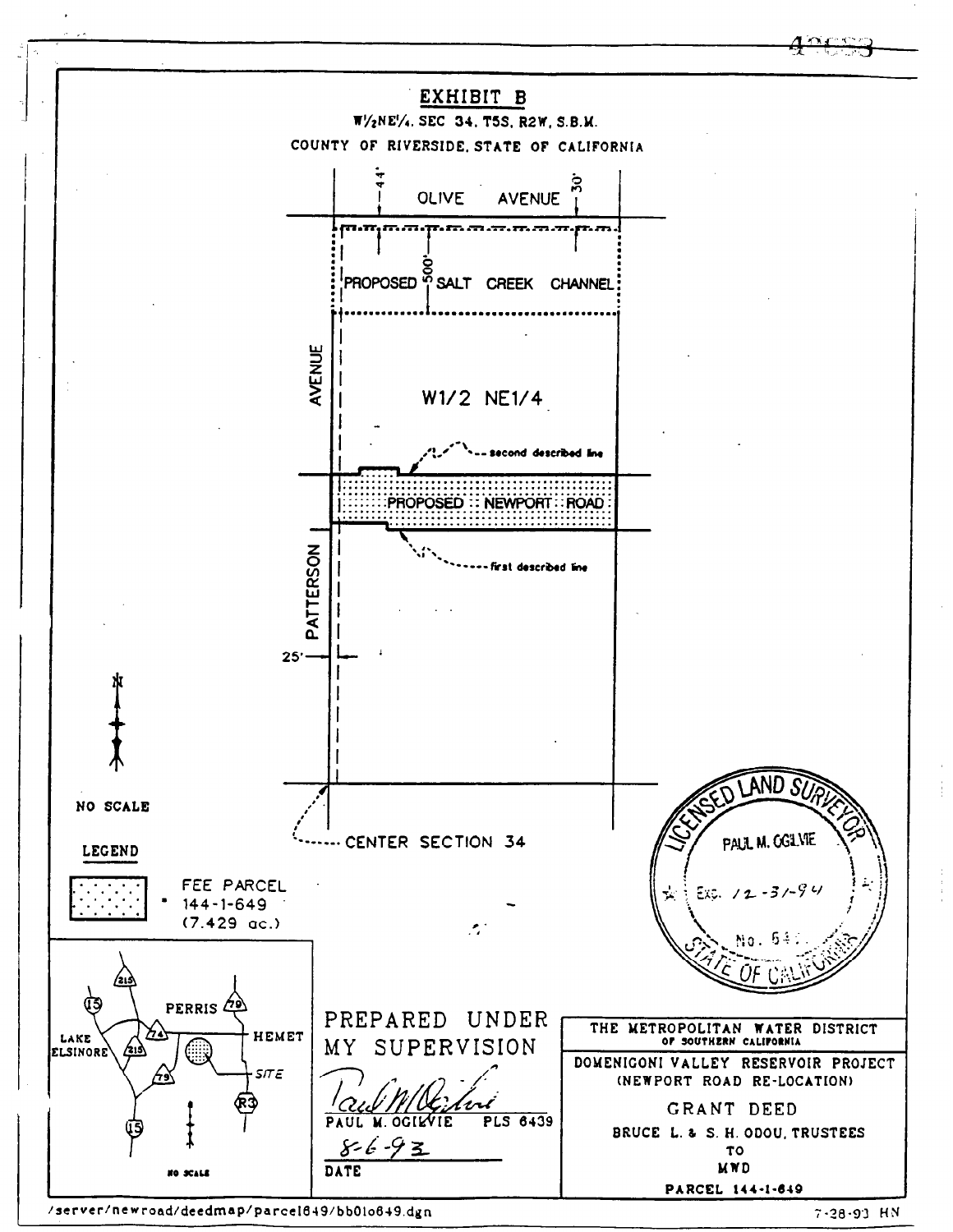EXHIBIT A

144-1-649.1 Bruce L. Odou & Shirley H. Odou, Trustees

40003

The south 500 feet of the north 544 feet of the west half of the northeast quarter of Section 34, Township 5 South, ne et the northeast quarter or Section 34, Township 5<br>Range 2 West, San Bernardino Meridian, in the County of ways I wase, San Bernardino meridian, in the County of<br>Riverside, State of California, according to the Official Plat<br>thereof, as measured at right angles in thereof, as measured at right angles to the north line of said<br>Section 34.

Containing 15.252 acres, more or less.



PMO\SCC\1441649.1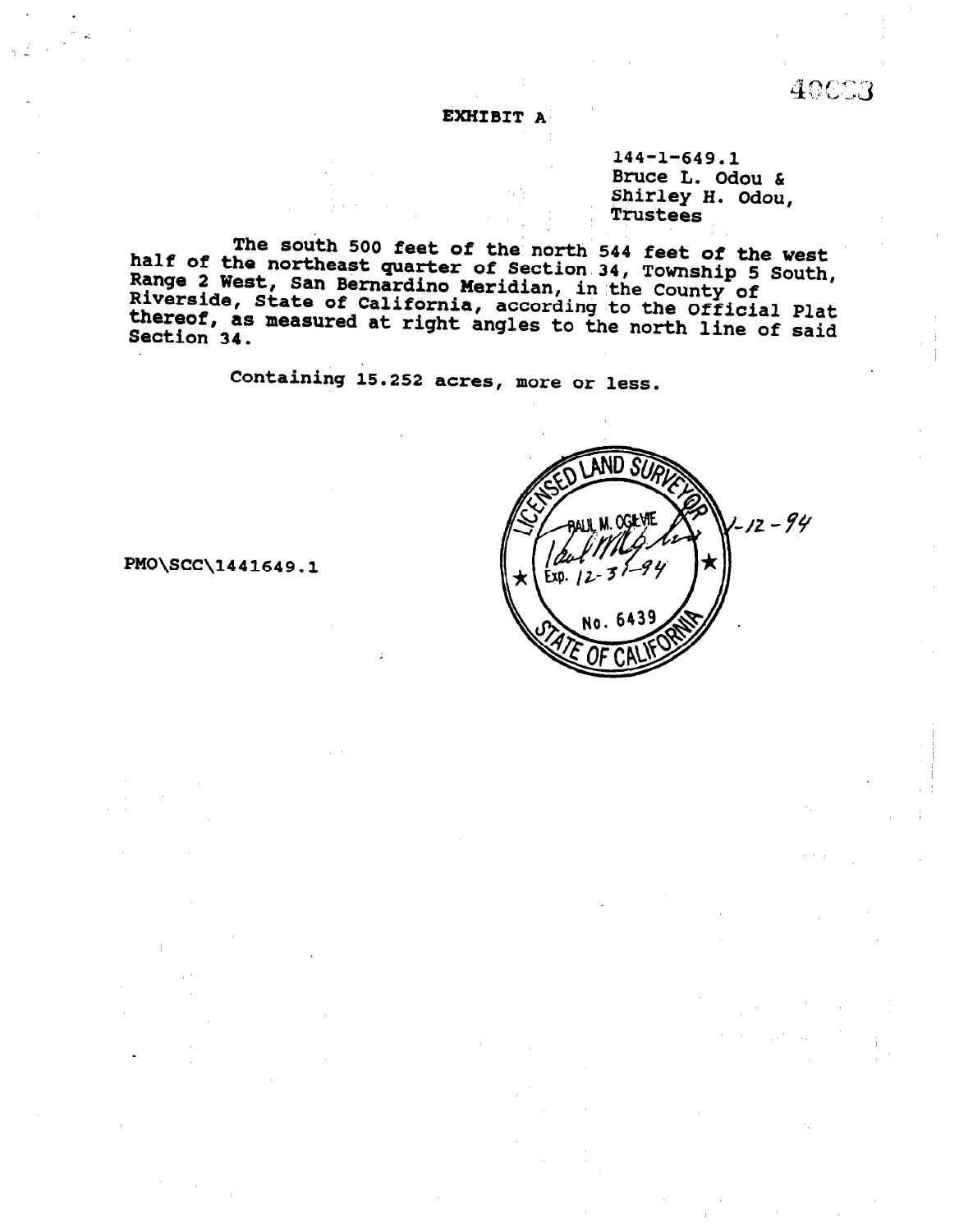

/server/newroad/deedmap/parce1649/bc01o649.dgn

01-11-94 HN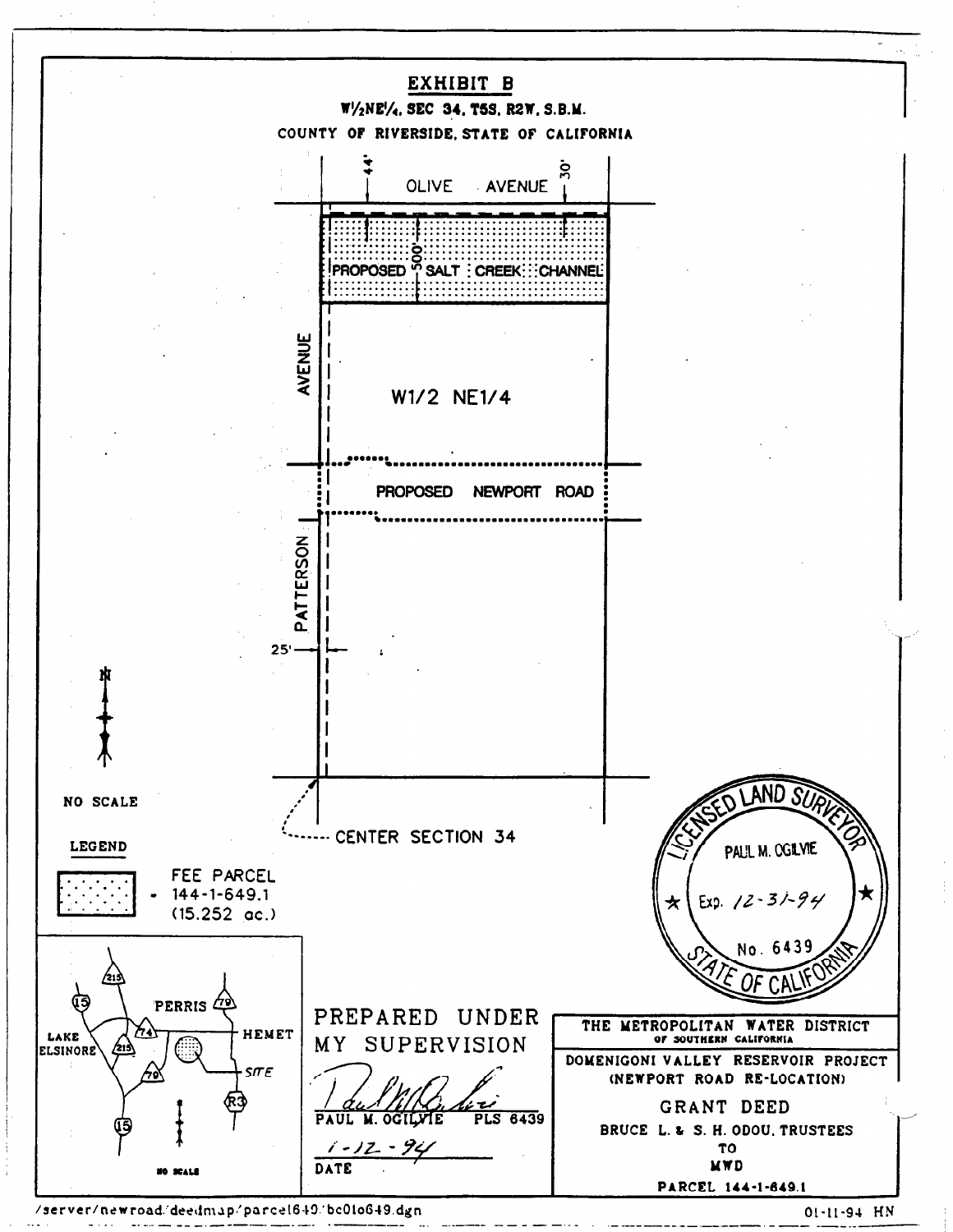#### EXHIBIT A

144-l-649PEAl Bruce L. Odou & Shirley H. Odou, 'Trustees

The west 100.00 feet, measured at right angles to the west line, of the west half of the northeast quarter of Section 34, Township 5 South, Range 2 West, San Bernardino Meridian, in the County of Riverside, State of California, lying north of the following described line:

Commencing at the west quarter corner of said Section 34; marked by a 2" diameter iron pipe, 3" below the surface, tagged L.S. 2001; thence N OO" 20' 36" E 1695.27 feet along said westerly line of said Section 34 to the TRUE POINT OF BEGINNING of said described line thence leaving sold wester line G 800 30.<br>Dratnning of : 24" E 50.00 feet: thence S 440.201.24" E 342.66 line S 89° 39' 24" E 50.00 feet; thence S 44° 39' 24" E 343.66 feet; thence S 89° 39' 24" E 507.00 feet; thence 1886; Chence 5 89° 39' 24" E 507.00 feet; thence<br>N 008 301 364 F 30 00 feet: thence 6 898 391 344 F 399 99 feed n ou' zu' jo" e zu.ou leet; thence 5 89' 39' 24" e 300.00<br>thence S 000 301 36" W 30.00 feet: thence 3,000 301 01" r thence S 00° 20' 36" W 30.00 feet; thence S 89° 39' 24" E 1665.69 feet; thence N 00° 03' 57" E 30.00 feet; thence 5 89° 39' 24" E 234.45 feet; thence S 00° 20' 36" W 30.00 feet; thence S 89° 39' 24" E 1414.56 feet; thence N 00° 20' 36" E 30.00 feet to the beginning of a non-tangent curve to which a radial line bears S 00° 20' 36" W; thence easterly 285.44 feet along the arc of said non-tangent curve, concave northerly, having a radius of 2273 feet; thence leaving said curve on the prolongation of a radial line S 06° 51' 06" E 30.00 feet to the beginning of a non-tangent curve, concentric with the last mentioned curve, to which a radial line bears S  $06^\circ$  51'  $06^\circ$  E; thence easterly 630.25 feet along the arc of said non-tangent curve, concave northerly, having a radius of 2303 feet; thence<br>leaving said curve N 22° 31' 54" W 30.00 feet on a radial line; thence  $N$  68° 28' 58" E 31.24 feet to a point on the easterly line of said Section 34, said point being distant southerly along said easterly line S 00° 18' 06" E 1059.75 feet from the northeast corner of said Section 34, said corner marked by a 3/4" diameter iron pipe, 21" below the surface. with illegibly taq.

EXCEPTING any portion lying within the north 544 feet of said west half of the northeast quarter.

EXCEPTING any portion lying with  $\mathcal{L}_\mathcal{F}$  and  $\mathcal{L}_\mathcal{F}$  feet in the north  $\mathcal{L}_\mathcal{F}$ 

Containing 1.637 acres, more or less.

Containing 1.637 acres, more or less.



PMO\NPTRD\649PEA1

PMO\NPTRD\649PEAl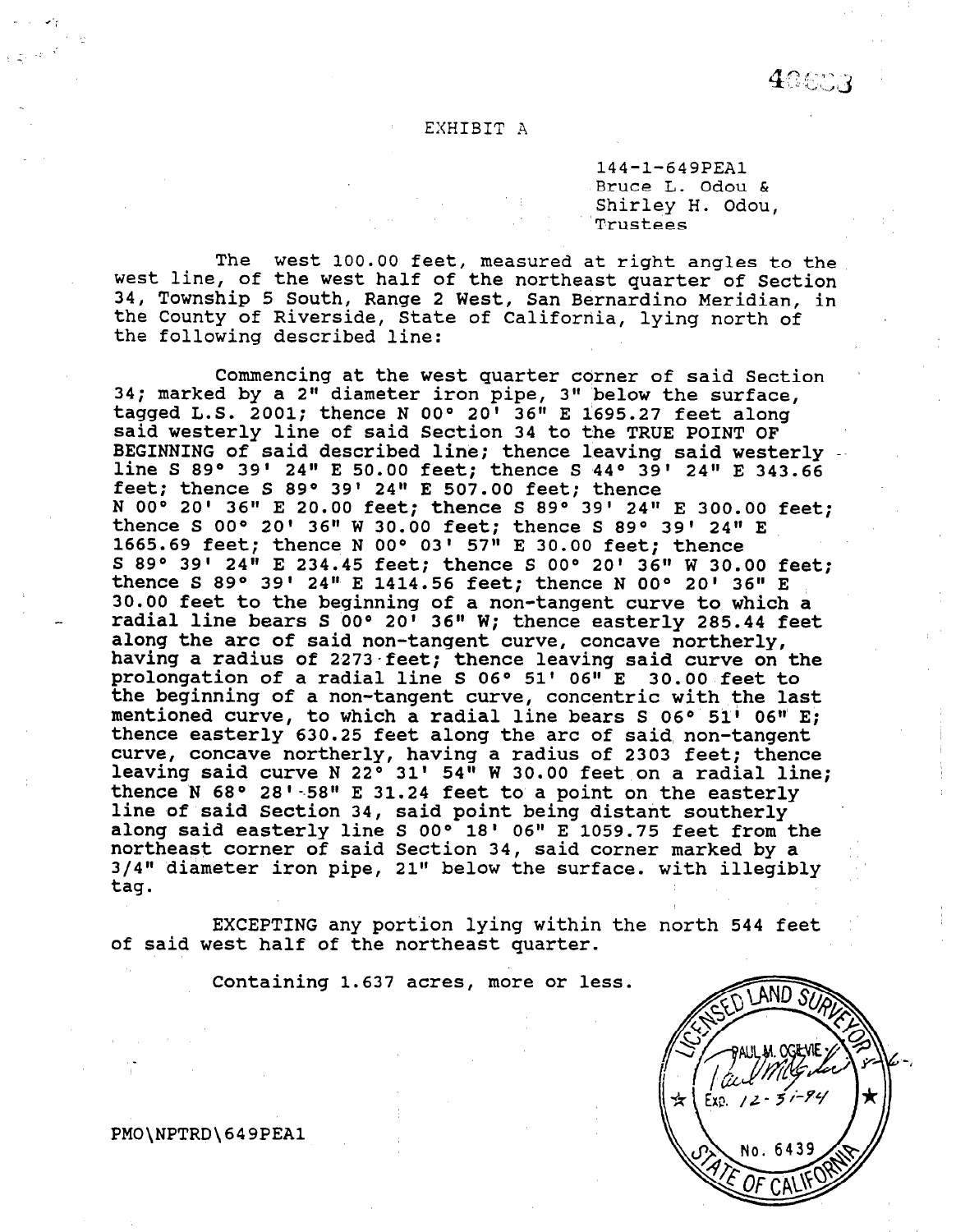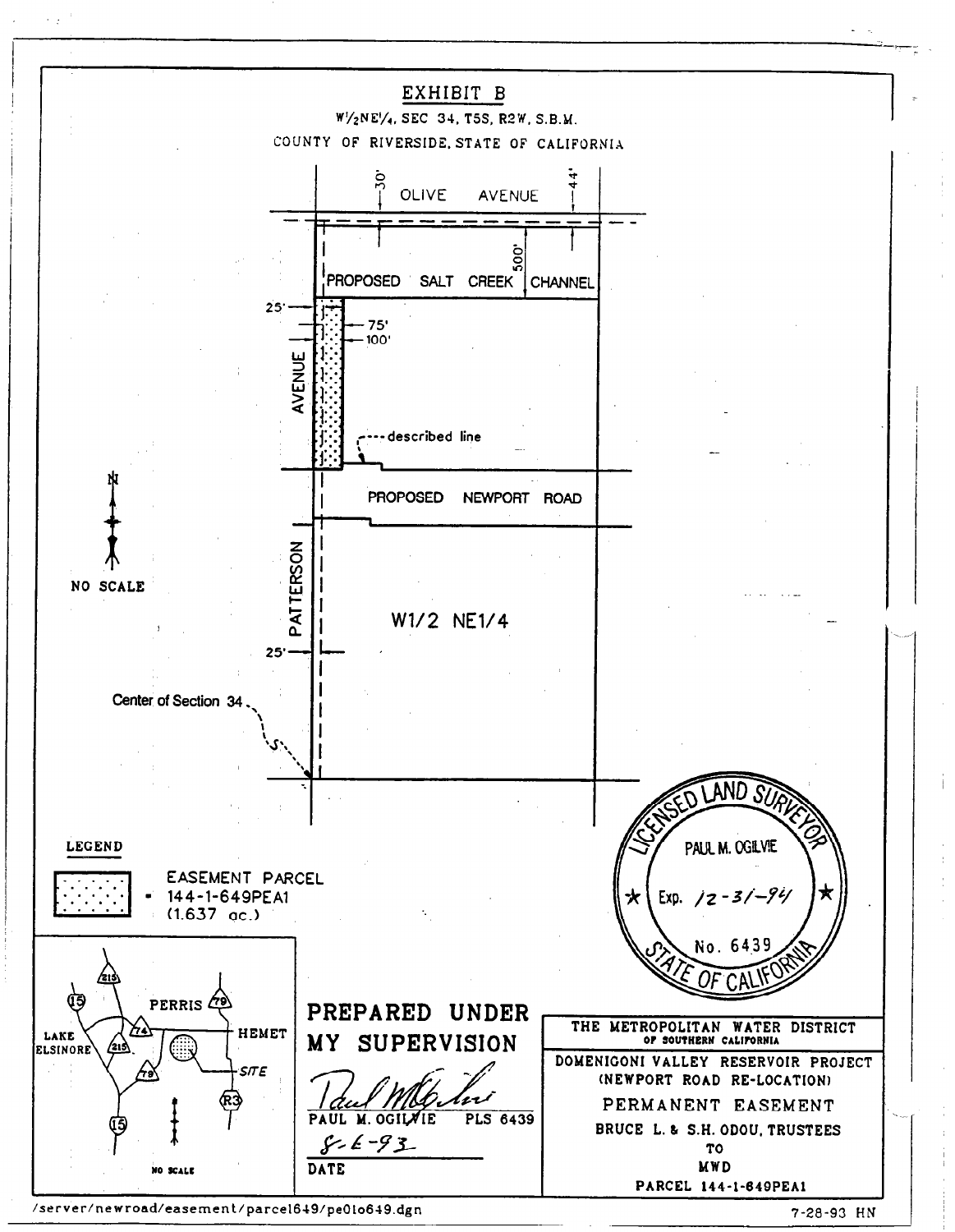42003

# EXHIBIT A

144-l-619 SJV Development, Inc.

The southeast quarter of Section 25, Township 5 South Range 2 West, SBM, in the County of Riverside, State of California.



## PMO\NPTRD\1441619